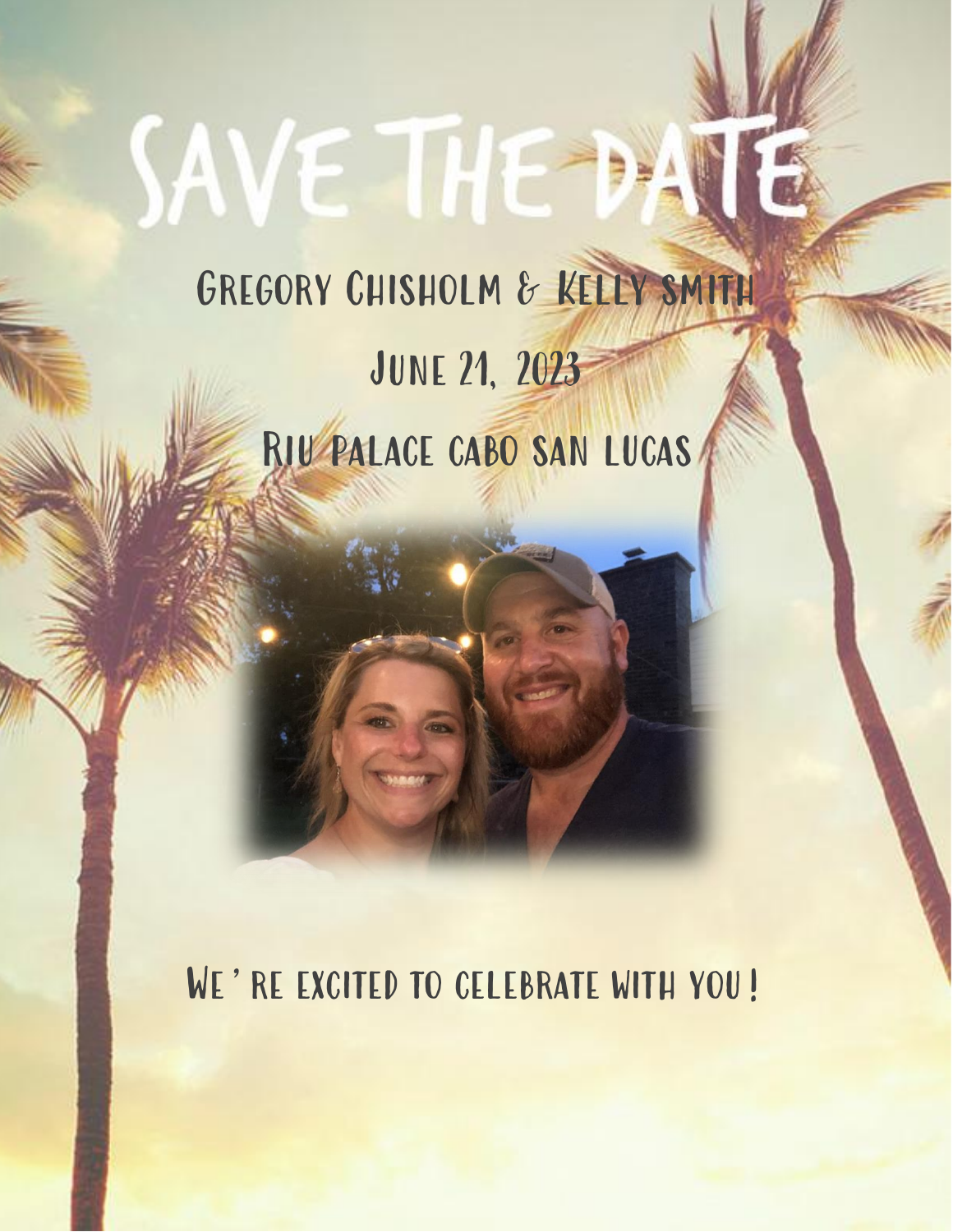

#### **TO RESERVE YOUR ROOM– CLICK HERE:**  <https://www.beachbumvacation.com/reservation>

To Receive Group Rates and Ensure Room Availability Please reserve your room by December 20th, 2022

\*\*After you click on the link above and fill out the reservation form, our travel concierge, Beach Bum Lisa, will contact you directly and answer any questions you may have PRIOR to charging your card for your deposit. Please feel free to enter questions/requests on the comments section on the form.

\_\_\_\_\_\_\_\_\_\_\_\_\_\_\_\_\_\_\_\_\_\_\_\_\_\_\_\_\_\_\_\_\_\_\_\_\_\_\_\_\_\_\_\_\_\_\_\_\_\_\_\_\_\_\_\_\_\_\_\_\_\_\_\_\_\_\_\_\_\_\_\_\_\_\_\_\_\_\_\_\_\_\_\_\_\_\_\_\_\_\_\_\_\_\_\_\_\_\_\_\_\_\_\_\_\_\_\_\_\_\_\_\_\_\_\_\_\_\_\_\_\_\_\_\_\_ Our wedding travel concierge is Lisa



Travel the WORLD with US Phone: 1-877-943-8282 Ext 12 [Lisa@beachbumvacation.com](mailto:Lisa@beachbumvacation.com)

#### \*ALL-INCLUSIVE RATES ARE **PER PERSON**

| <b>Riu Palace Cabo San Lucas</b><br><b>Junior Suite</b> |          |          |                  |                  |            |
|---------------------------------------------------------|----------|----------|------------------|------------------|------------|
| <b>OCCUPANCY</b>                                        | 3nts     | 4nts     | 5 <sub>nts</sub> | 6 <sub>nts</sub> | 7nts       |
| <b>SINGLE</b>                                           | \$700.65 | \$918.53 | \$1,136.42       | \$1,354.30       | \$1,583.14 |
| <b>DOUBLE</b>                                           | \$497.78 | \$648.04 | \$798.30         | \$948.56         | \$1,106.38 |
| <b>TRIPLE</b>                                           | \$475.25 | \$618.00 | \$760.74         | \$903.49         | \$1,053.42 |
| CHILD (Ages 2-12)                                       | \$272.39 | \$347.52 | \$422.65         | \$497.78         | \$576.69   |

| Double Room Oceanview. |          |          |                  |            |            |  |
|------------------------|----------|----------|------------------|------------|------------|--|
| <b>OCCUPANCY</b>       | 3nts     | 4nts     | 5 <sub>nts</sub> | 6nts       | 7nts       |  |
| <b>SINGLE</b>          | \$724.38 | \$950.18 | \$1.175.97       | \$1,401.77 | \$1,638.24 |  |
| <b>DOUBLE</b>          | \$514.14 | \$669.86 | \$825.57         | \$981.28   | \$1.144.37 |  |

| Junior Suite Oceanview |          |            |                  |            |            |  |
|------------------------|----------|------------|------------------|------------|------------|--|
| <b>OCCUPANCY</b>       | 3nts     | 4nts       | 5 <sub>nts</sub> | 6nts       | 7nts       |  |
| <b>SINGLE</b>          | \$844.63 | \$1,110.51 | \$1,376.39       | \$1,642.26 | \$1,918.82 |  |
| <b>DOUBLE</b>          | \$597.09 | \$780.45   | \$963.81         | \$1,147.18 | \$1,337.91 |  |
| <b>TRIPLE</b>          | \$569.57 | \$743.77   | \$917.96         | \$1,092.15 | \$1,273.35 |  |
| CHILD (Ages 2-12)      | \$322.04 | \$413.73   | \$505.41         | \$597.09   | \$692.45   |  |

www.BEACHBUMVACATTEM.com

"TRAVFI THE WORLD WITH US"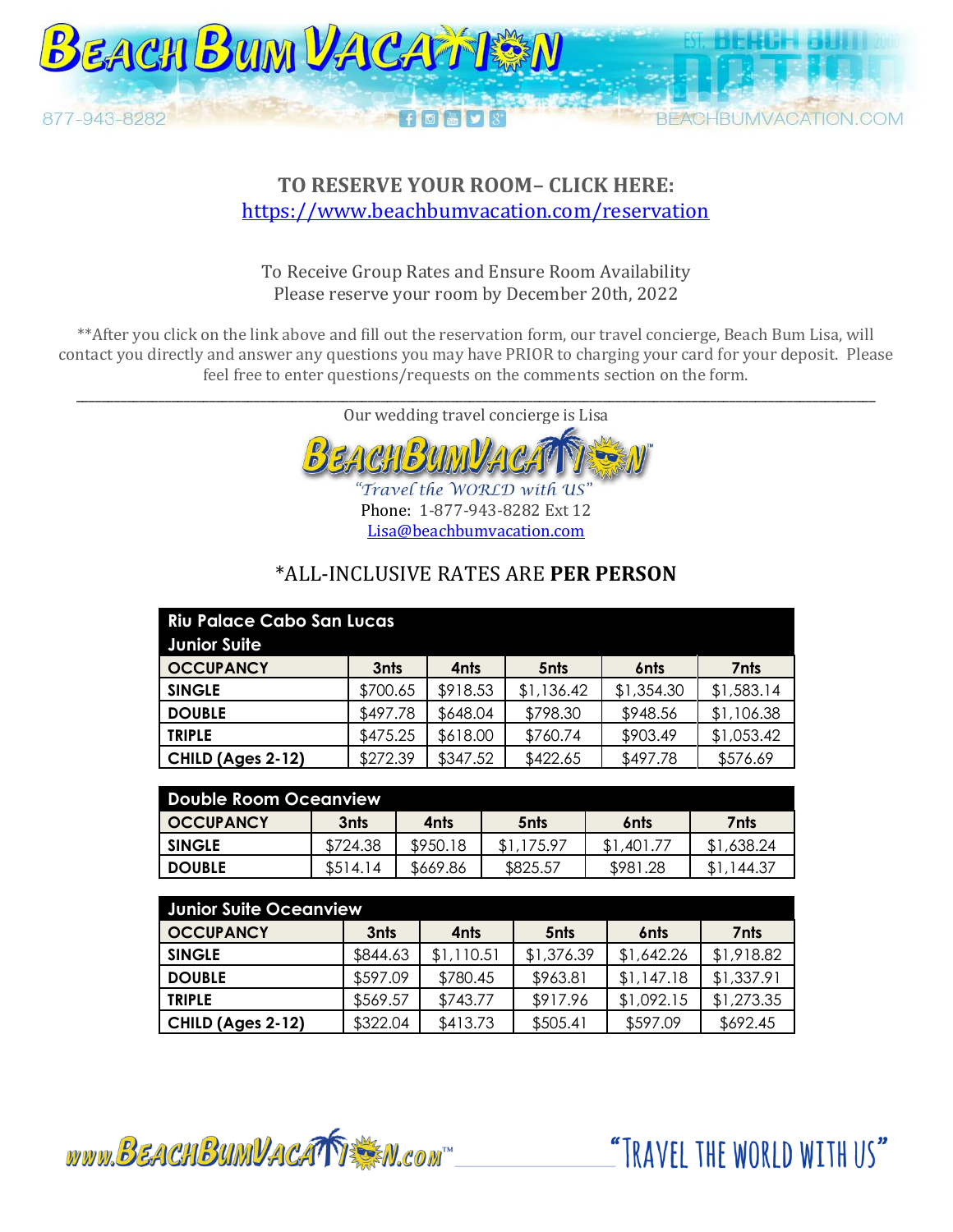

| 2 Bedroom Junior Suite Partial Oceanview |          |          |                  |                  |            |  |
|------------------------------------------|----------|----------|------------------|------------------|------------|--|
| <b>OCCUPANCY</b>                         | 3nts     | 4nts     | 5 <sub>nts</sub> | 6 <sub>nts</sub> | 7nts       |  |
| <b>QUAD</b>                              | \$555.61 | \$725.15 | \$894.69         | \$1,064.23       | \$1,241.14 |  |
| 5th                                      | \$540.35 | \$704.80 | \$869.26         | \$1,033.71       | \$1,205.31 |  |
| 6th                                      | \$530.18 | \$691.24 | \$852.30         | \$1,013.36       | \$1,156.36 |  |
| CHILD (Ages 2-12)                        | \$301.31 | \$386.08 | \$470.85         | \$555.61         | \$644.07   |  |

\*\* Airfare is not included in the price above\*\* \*\*Child Rates are Not Applicable until 2 paying adults are in the room.\*\*

#### **WHAT'S INCLUDED?**

Accommodations as selected, taxes, all meals, unlimited alcoholic and non-alcoholic beverages, in-room mini-bar with beer, water, soft drinks (re-stocked once a day), daily and nightly activity program, non-motorized water sports, live music and shows, fitness center, taxes and gratuities all included.

#### \* **PAYMENT INFORMATION**

- ➢ If you book Room Only: \$150 per person deposit to book just the room.
- $\triangleright$  If you book Room with insurance: It's just \$150 per person deposit + insurance cost.
- $\triangleright$  If you book Room and flights without insurance: \$150 per person deposit + total airfare cost.
- $\triangleright$  If you book Room and flights with insurance: \$150 per person deposit + airfare + insurance cost.

**INSURANCE** is available at an additional cost based on age, trip cost, and state in which you reside. Please contact Beach Bum Lisa for quote. Information below.

Recommended: Classic Plan w/Cancel Anytime <https://www.beachbumvacations.com/savethedate/AllianzClassicWithCancelAnytimePlan>

#### **\*\*\*\*\*Deposits are due December 20th, 2022 \*\*\*\*\***

Final payment is due by April 7th, 2023

Visa, MasterCard, American Express and Discover are accepted. Note: Returned checks subject to \$30.00 fee.

# **\*\*\* Process of Booking** \*\*\*

### **TO RESERVE YOUR ROOM– CLICK HERE:**



"TRAVFI THE WORLD WITH US"